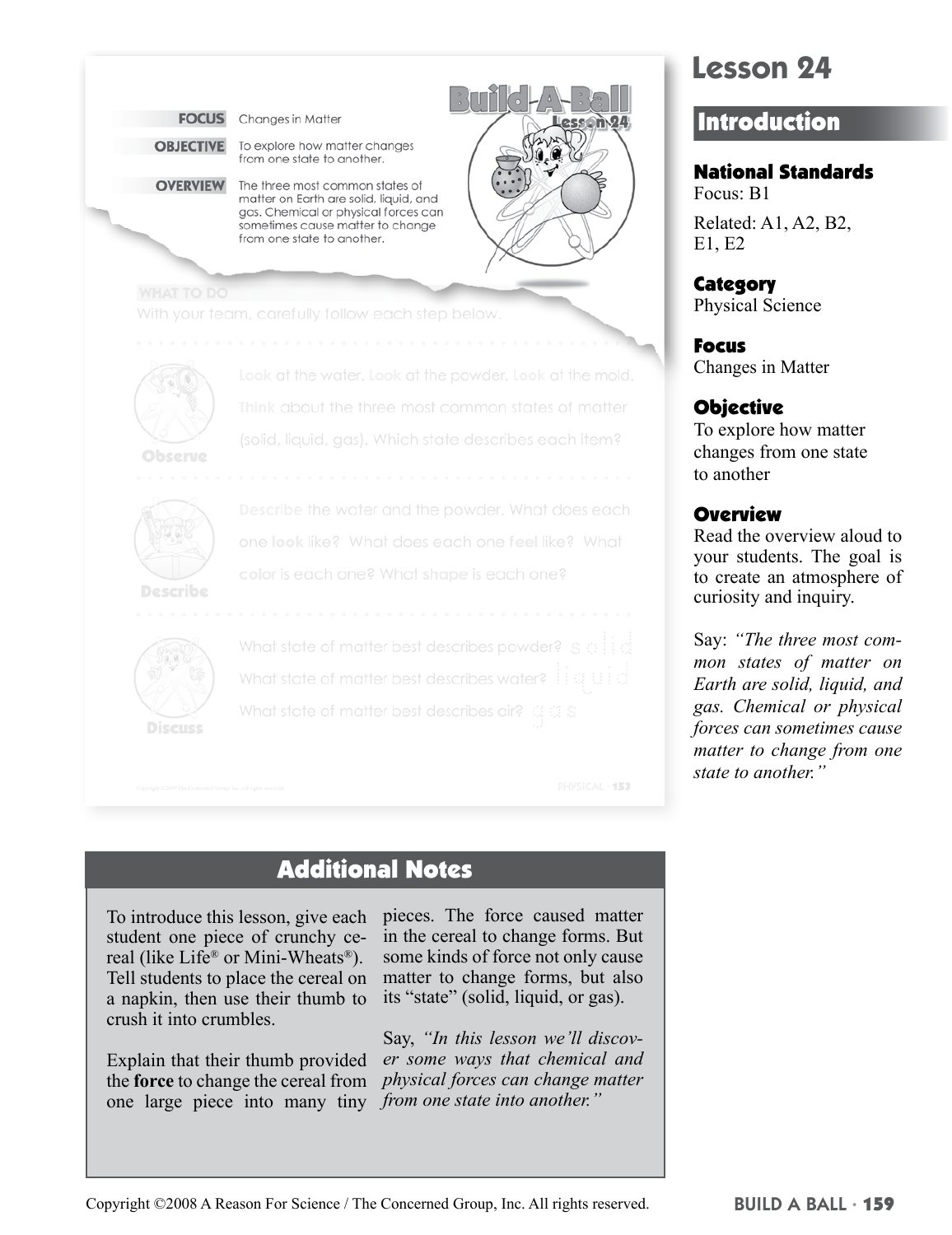## Engage - Day 1

#### What To Do

Once students are seated in "research teams" with materials in front of them, read the first section (OB-SERVE) aloud.

Say, *"To start this lesson, we're going to observe some things. Good scientists always carefully examine the things they will be working with before beginning. First, I will read the instructions to you. Then you can follow the instructions as you observe the items in front of you."*

Monitor teams closely as they follow instructions. When teams are finished with this section, repeat the process with the DE-SCRIBE section. Conclude with the DISCUSS section.

#### **Options**

Expand the DISCUSS section by having students trace dotted "key words" using crayons or markers. Trace the word **solid** in brown, the word **liquid** in blue, and the word **gas** in green.



## Teacher to Teacher

Solid, liquid, and gas are the three most common states of matter on Earth. For students this age, that's a significant concept to master.

But don't forget there's more to the story. When it comes to the universe, *plasma* is the most common state of matter. (That's what stars are made from.)

And advanced physics research continues to find new states of matter. Bose-Einstein Condensate (the "5th" state of matter) was discovered in 1996. Then in 2004, a related form called "Fermionic Condensate" was proven.

Who knows what other exciting discoveries lie ahead?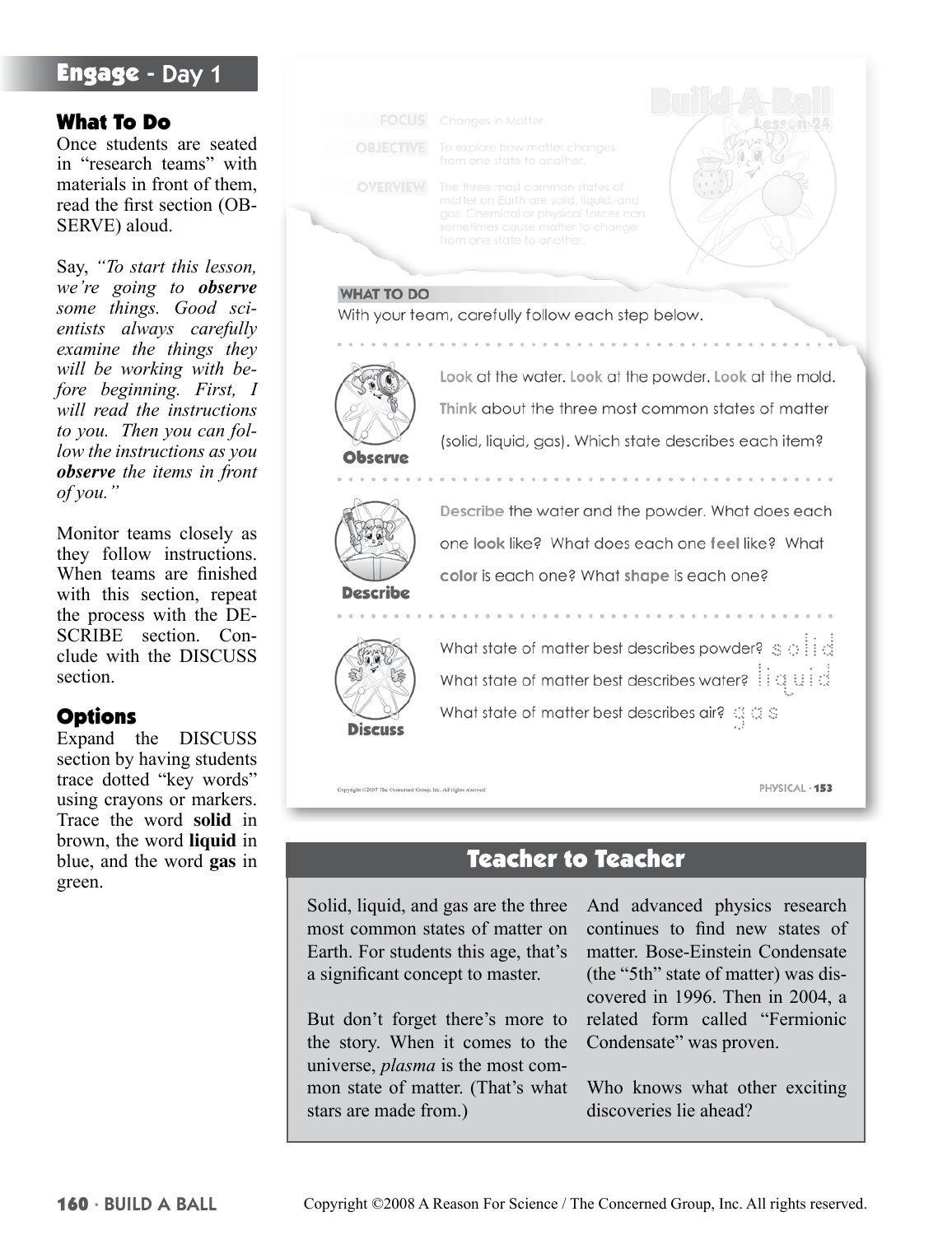

#### **READ THE STORY**

Matter comes in different states (solid, liquid, gas). But sometimes matter can change from one state to another. Read the story below to find out more.

#### **Changes in Matter**

Matter may change from one state into another. A solid may turn into a liquid. A liquid may turn into a gas. Such changes in matter happen all the time. Common changes result from chemical or physical forces.



#### This is a chemical change.

A chemical may change matter. Adding a chemical to a substance, or mixing chemicals together often causes matter to change states. Mixing can create a chemical change. Mixing an antacid with water creates carbon dioxide. Some of the solid and liquid matter changes into gas.



#### This is a physical change.

A physical action may change matter. There are many kinds of physical change, like cutting, melting, freezing, or boiling. They can make matter change states. Melting can create a physical change. Heating makes chocolate melt. Many items melt if they get hot enough. Melting can change matter from solid to liquid.



# Changes happen all the time.

Changes in matter can be natural. Unprotected iron rusts over time (chemical change). Cold weather can turn liquid water to solid ice (physical change). Changes in matter can also be man-made. Scientists combine chemicals and other ingredients to create many useful items - from plastic spoons to airplane parts!

154 · PHYSICAL

## Extended Teaching

1. To expand vocabulary, discuss anonyms. For instance, the word "state" in this context refers to "form" — not to a geographic region like the state of Texas!

2. Students may have trouble seeing that powder is solid. Like liquids, many powders can be "poured" and take the shape of a container. But powders are made of tiny solid pieces. To demonstrate, have students pour a little salt on black construction paper, then look closely at the grains. Repeat us-

ing a little water. Then point out that water does not separate into solid pieces.

Copyright C2007 The Copyr

sed Group, Inc. All rights

3. Share expanded ideas about the states of matter from the **Teacher to Teache**r section at left.

4. Help students make "States of Matter" Jell-O©. Point out that the powder is a solid; the steam from the boiling water is a gas; mixing the powder with water creates a liquid; and finally cooling the gel creates a solid again. Eat and enjoy!

## Inform - Day 2

### Read The Story

Read the story aloud with your students. (See READING LEVELS on page 12.) After reading, monitor teams as they discuss what was read. Once you feel students have mastered the basic concepts, have them answer the comprehension questions (**What I Learned** part 1) on the next page.

To introduce the story, say:

*"The title of this story is 'Changes in Matter.' Look at your story and follow along as we read it together."* 

If you wish, encourage Emergent readers to point to words and pictures as you read.

Note: This story is similar to the *Bicarb Balloon* lesson since both deal with chemical and physical forces. To expand student understanding, however, the examples used in each section are different.

### What I Learned (part 1)

These are basic fact-based comprehension questions. Student answers will vary, but suggested responses include:

(1) chemical; physical

**(2)** answers will vary, but should include descriptions of common solids, liquids, and gases.

 **a)** liquid

## Field Trip

Visit a bakery. Encourage your guide to talk about the chemical and physical changes taking place to make bread.

### Guest Speaker

Invite a chemistry teacher from a local college to visit your class. Ask him/her to demonstrate some simple chemical changes.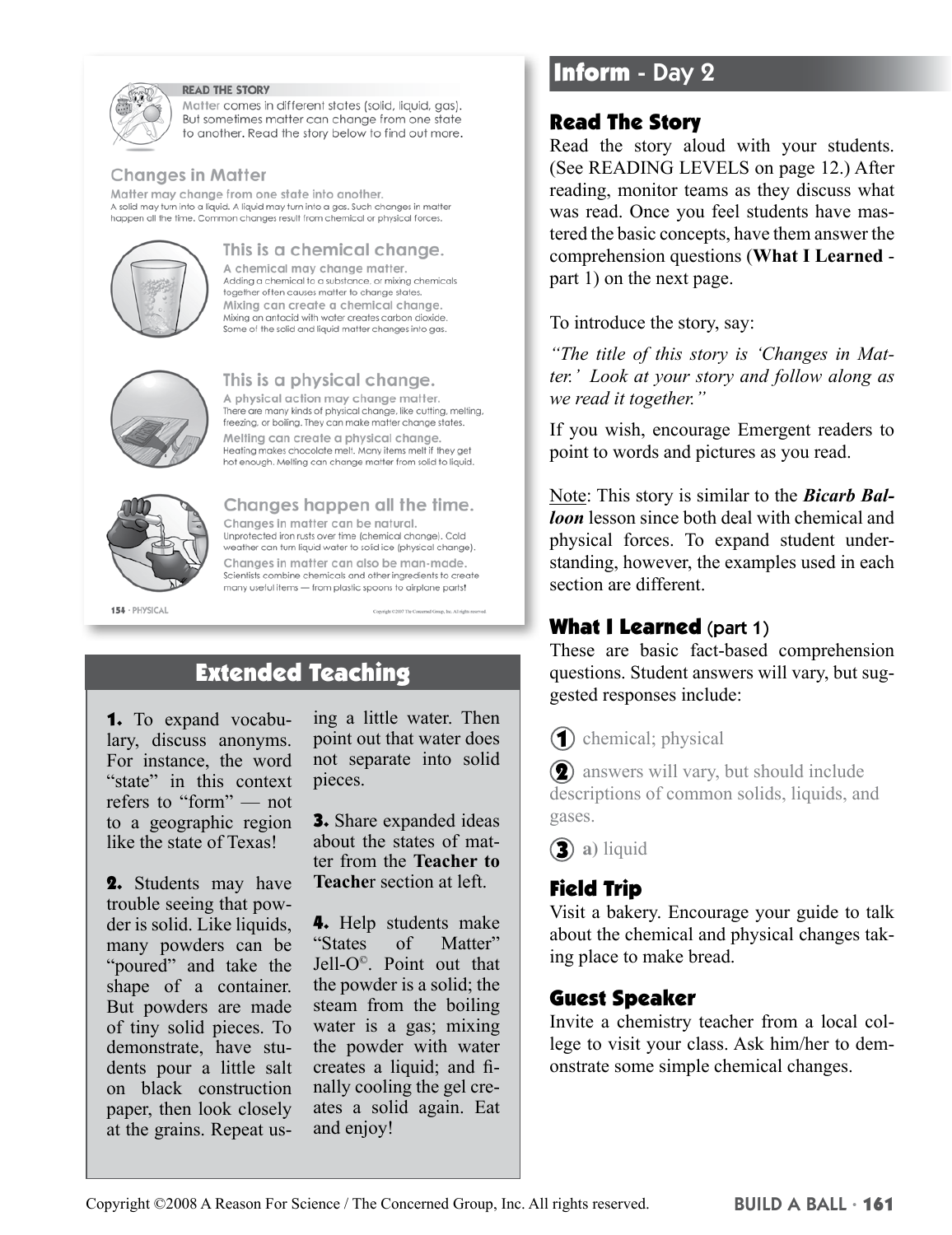## **Expand - Day 3**

#### Materials Needed\*

**ball mold ball powder paper cup** *water*

### Safety Concerns

#### 3. **Poison Hazard**

Keep the powder out of mouths and away from faces and eyes.

#### 4. **Slipping**

There is a potential for spilled liquids. Remind students to exercise caution.

#### Do the Activity

Read the activity in advance so you understand it thoroughly. (If time allows, try it yourself.) Before students begin, carefully go over the **Safety Concerns** together.

Pass out materials, then have your students follow along as you read the instructions for **Step 1**. Monitor teams closely as they complete this step.

Once teams have completed **Step 1**, read instructions for **Step 2**. Monitor teams as before. Repeat for **Step 3** and **Step 4**.

After the activity, allow time for each team to share their observations. To promote higher-level thinking, encourage teams to not only share their observations with each other, but also with other teams.

#### Special Instructions

**Step 1** - Some teams may have difficulty snapping the mold together. Assist as needed. A tart pan or paper towel can catch spills as powder is poured. Snipping a corner off the bag creates a great make-shift funnel.

**Step 3** - Be sure students roll the ball around in their hands to smooth the surface. The ball will eventually dry out, but keeping it in an airtight bag will prolong its life.

**Other** - The kit has two bags of powder. This is usually enough for two balls. Students may also mix colors if desired. Wash the mold between uses or it will get sticky and will no longer work.

*\* Bold-faced items supplied in kit.*

#### **DO THE ACTIVITY**

Working with your research team, carefully follow, each step below. Before you start, be sure you know the safety rules for this activity.







Open the mold and remove the Review Steps 1 and 2. Discuss ball. Roll it between your hands to which states of matter were smooth it. Bounce it a few times. present. Now compare your ob-Make sure everyone gets a turn servations with those of other reto examine the ball.

156 · PHYSICAL



Place the mold in the cup. Hold the powder carefully into the the mold completely under the mold, tapping gently so the mold water for one minute. Remove is completely filled. Now fill a cup the mold from the water and let it stand for three minutes.



search teams.

## What Happened?

Immediately following the activity, help your students understand what they observed.

Say: *"In this activity you were able to observe matter changing from one state to another.* 

*In Steps 1 and 2 you combined two different states of matter — a liquid and a solid.* 

*In Step 3 you opened the mold and saw that the two states of matter had combined to create one state — a solid in the shape of a ball.* 

*In Step 4 you shared and compared your observations with those of other research teams. You also compared the size, shape, and color of the balls that you created."*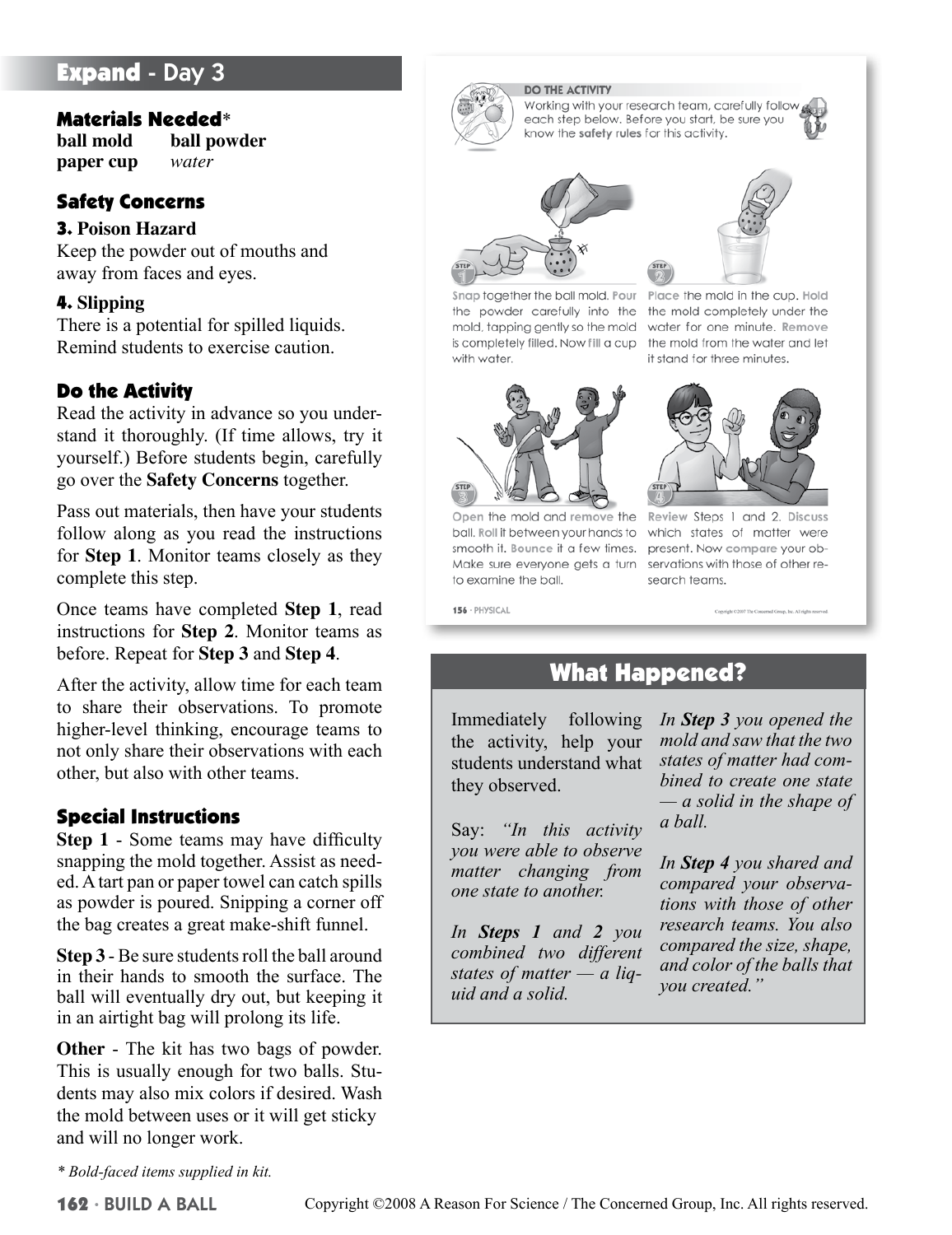

# Food For Thought

*A related "Scripture Object Lesson" you can share with your students*

## 1 Corinthians 15:52

If the powder and water in this lesson had stayed separate, then they never would have changed. But by coming together, they quickly turned into something new — a fun bouncing ball!

Christians are like that. When we join with Jesus, we become a brandnew person inside.

But this text promises us

an even bigger change! One day everyone who believes in God will be changed from an earthly body to a heavenly one. In our brand-new bodies, we will never again have to worry about sickness, pain, or death.

And best of all, we will live forever with God, sharing in the wonders of this amazing universe He has created.

## Expand - Day 4

Begin **Day 4** with a review of **Day 3**, then have students answer "part 2" questions.

## What I Learned (part 2)

These are higher-level cognitive questions (explain, compare, predict). Student answers will vary, but suggested responses may include:

 solid, liquid (Some students may add gas if they noticed air bubbles in Step 2.)

**(2)** a) both solids, same color b) powder was loose and shifting; ball was harder and stayed together

**3** a) the "ball" would be square b) the combined water and powder takes the shape of the mold

## Assess - Day 5

Suggestions for modifying assessments to reflect reading levels can be found under ASSESSMENT METHODS on page 12.

### Show What You Know 1

*(general assessment in Student Worktext)*

1) physical 2) chemical Also, the top three illustrations should be circled in red; the bottom three illustrations in blue

## Show What You Know 2

Answer key (optional Fluent Reader test):

1) chemical 2) chemical 3) physical 4) physical 5) chemical

### To The Parent

Included at the bottom of all assessment tests, "To The Parent" provides a great way to solicit parent involvement. It not only gives parents an overview of the lesson, but also provides follow-up questions for home use.